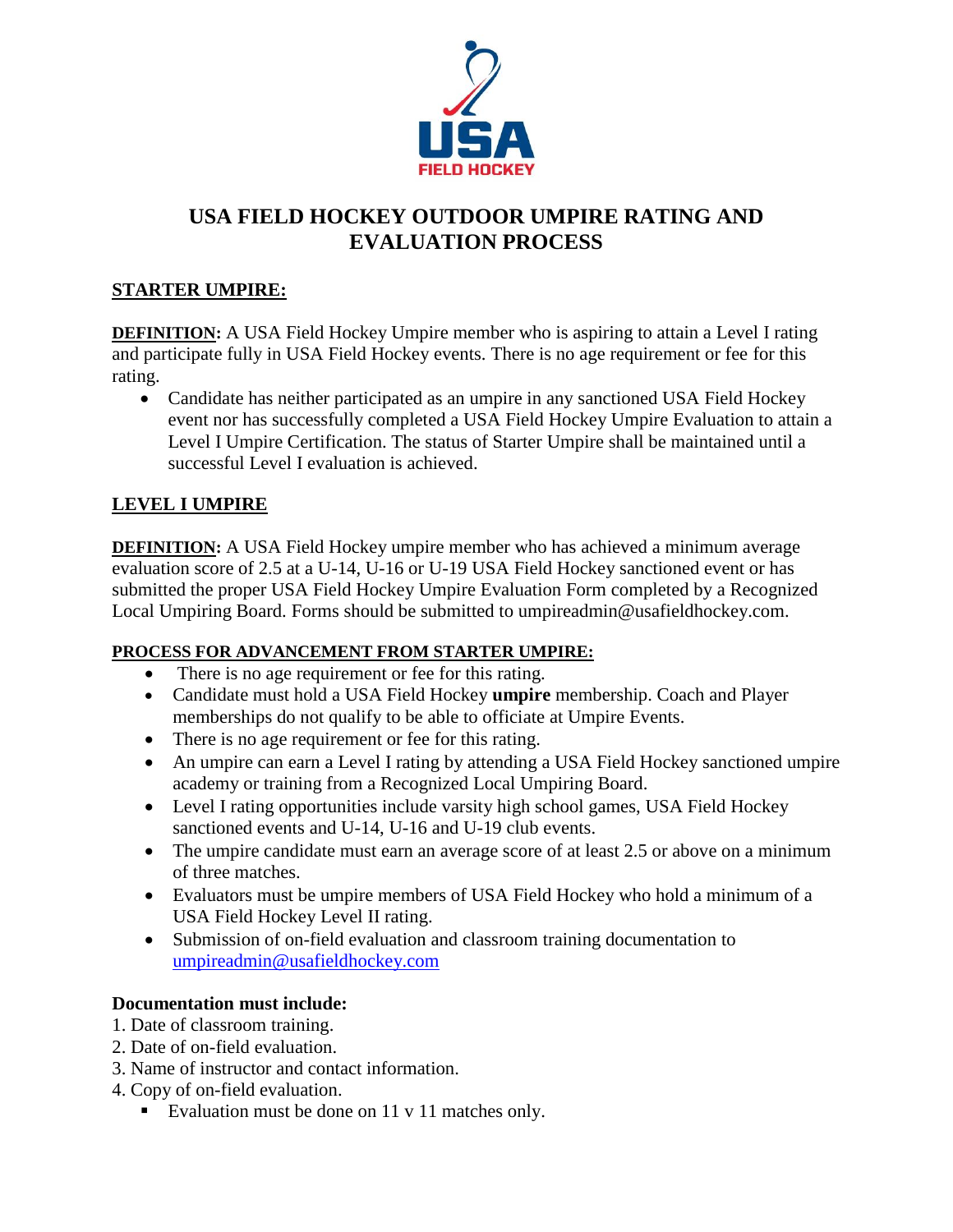- 5. Evaluation must be submitted by evaluator not participating in match.
- a. Cannot be submitted by Umpiring Partner on same game.

\*Once the initial Level I rating has been attained, the umpire must participate in a minimum of one USA Field Hockey sanctioned event **18 months** earning a 2.5 or higher on a minimum of three matches to maintain the Level I rating.

\*Should a Level I umpire perform below the standard of 2.5 on two successive events, they will be downgraded to a Starter Umpire and must go through the initial process to regain a Level I rating.

## **LEVEL II UMPIRE**

**DEFINITION:** A USA Field Hockey umpire member who has achieved a minimum average Evaluation score of 3.5 at two separate USA Field Hockey sanctioned events or submission of three proper USA Field Hockey Umpire Evaluation Forms from three separate NCAA Division I, II or III matches.

## **PROCESS FOR ADVANCEMENT FROM LEVEL I:**

- The umpire candidate must have held a Level I rating for a minimum of one year.
- The two USA Field Hockey sanctioned events must be successive and within an **18 month** period but need not be back-to-back events.
- The umpire candidate must be evaluated on a minimum of three matches per event.
- Approved USA Field Hockey Umpire Managers/Evaluators will perform all Level II evaluations. Approval for evaluators can be obtained by contacting the USA Field Hockey Umpire Director, at [umpire@usafieldhockey.com.](mailto:umpire@usafieldhockey.com)
- Initial Level II rating opportunities at USA Field Hockey sanctioned events include U-16, U-19, any combination of three NCAA Division I, II and III matches within a season and Adult Club Events. In all cases the umpire must be rated on full field play, **7 v 7 is not acceptable**. For the three NCAA Division I, II and III matches within a season: Evaluators **must be approved by USA Field Hockey** prior to the evaluation.
- Once the initial Level II rating has been attained, the umpire must participate in a minimum of one USA Field Hockey sanctioned event, as defined above, **every 18 months** earning a 3.5 or higher on a minimum of three matches to maintain the Level II rating. (excludes NCAA matches and clinics)
- Should a Level II umpire perform below the standard of 3.5 on two successive events, they will be downgraded to a Level I and must go through the initial process again.
- Submission of on-field evaluation and classroom training documentation to [umpireadmin@usafieldhockey.com](mailto:umpireadmin@usafieldhockey.com)

# **LEVEL III UMPIRE**

**DEFINITION:** A USA Field Hockey umpire member who has achieved a minimum average score of 4.0 at two separate approved level three umpire USA Field Hockey sanctioned events. **This umpire should be confident and capable of umpiring any domestic match within the USA.**

## **PROCESS FOR ADVANCEMENT FROM LEVEL II**

• The umpire candidate must have held a Level II rating for a minimum of one year.